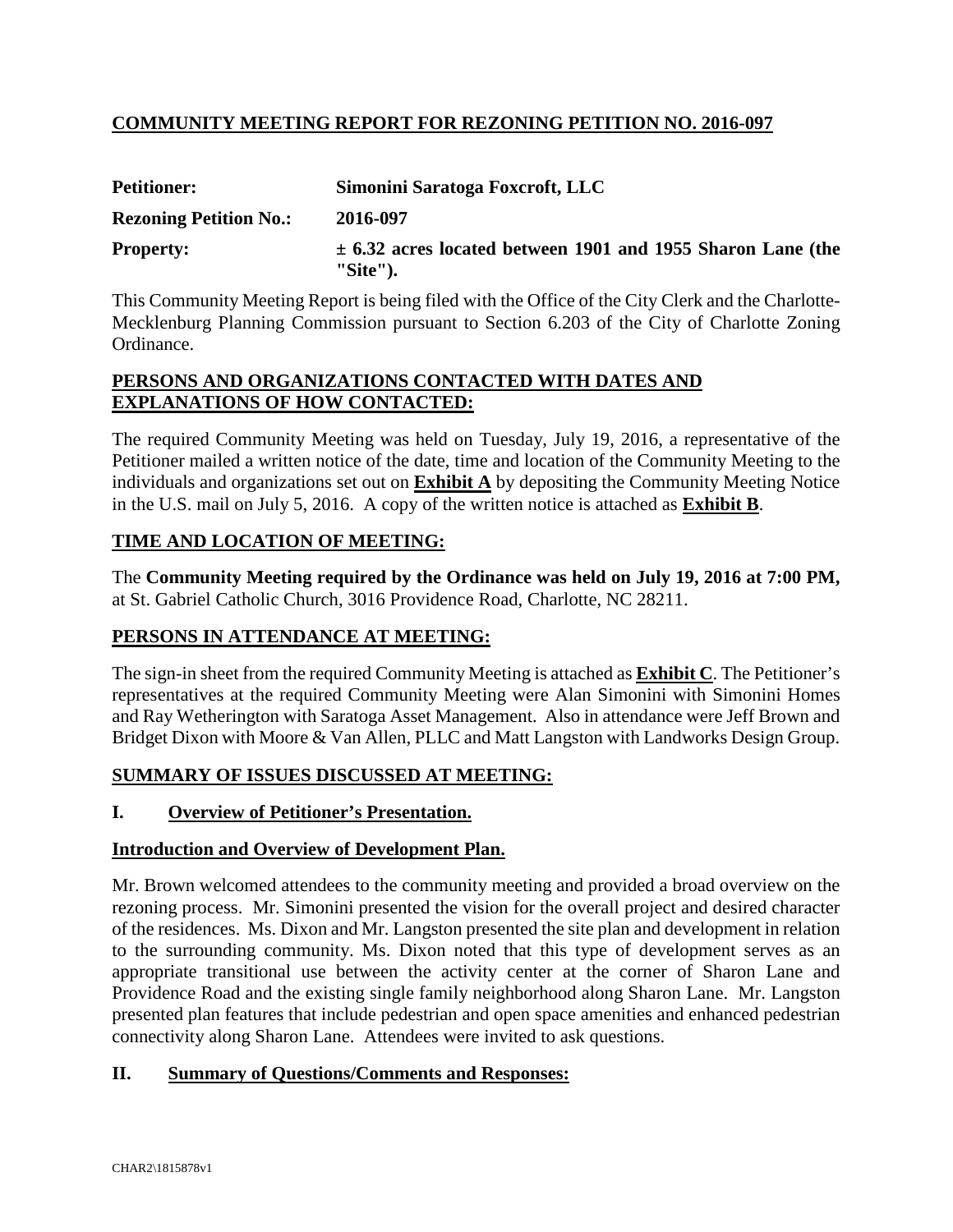Residents and stakeholders asked questions related to storm water and impacts to adjacent properties. The petitioner's representatives described options for how storm water may be treated on the site and that there may be future coordination related to these efforts. Residents also raised questions related to traffic impacts for the area and the intersection of Providence and Sharon Lane. The petitioner's representatives shared trip generation information and suggested further conversations with CDOT may be necessary to take a broader look at Sharon Lane. Residents requested information related to phasing and construction. It was suggested that there be future efforts to communicate with the surrounding property owners on construction timing. St. Gabriel representatives answered questions related to their future plans for the parcel they own adjacent to the site. Some attendees expressed interest in seeing architectural character that made each residence clearly distinguishable.

Attendees were invited to follow-up with either representatives from Simonini Homes, Saratoga Asset Management or Moore & Van Allen if they had additional questions.

The attendees were thanked for their time and interest; the meeting was then adjourned.

# **CHANGES MADE TO PETITION AS A RESULT OF THE MEETING:**

There have been numerous changes and enhancements to the rezoning plan as a result of Planning Department comments and input received from residents and stakeholders. These have included: increased buffers or side yards, a more detailed streetscape plan; enhancements to the open space; reduction in the number of units and density; sensitivity to the surrounding properties; expanded discussions regarding roadway planning aspects; among other adjustments/enhancements.

cc: Mayor and Members of Charlotte City Council Tammie Keplinger, Charlotte Mecklenburg Planning Department John Kinley, Charlotte Mecklenburg Planning Department Alan Simonini, Simonini Saratoga Foxcroft City Homes Ray Wetherington, Simonini Saratoga Foxcroft City Homes Matt Langston, Landworks Design Group Jeff Brown, Moore & Van Allen, PLLC Bridget Dixon, Moore & Van Allen, PLLC Keith MacVean, Moore & Van Allen, PLLC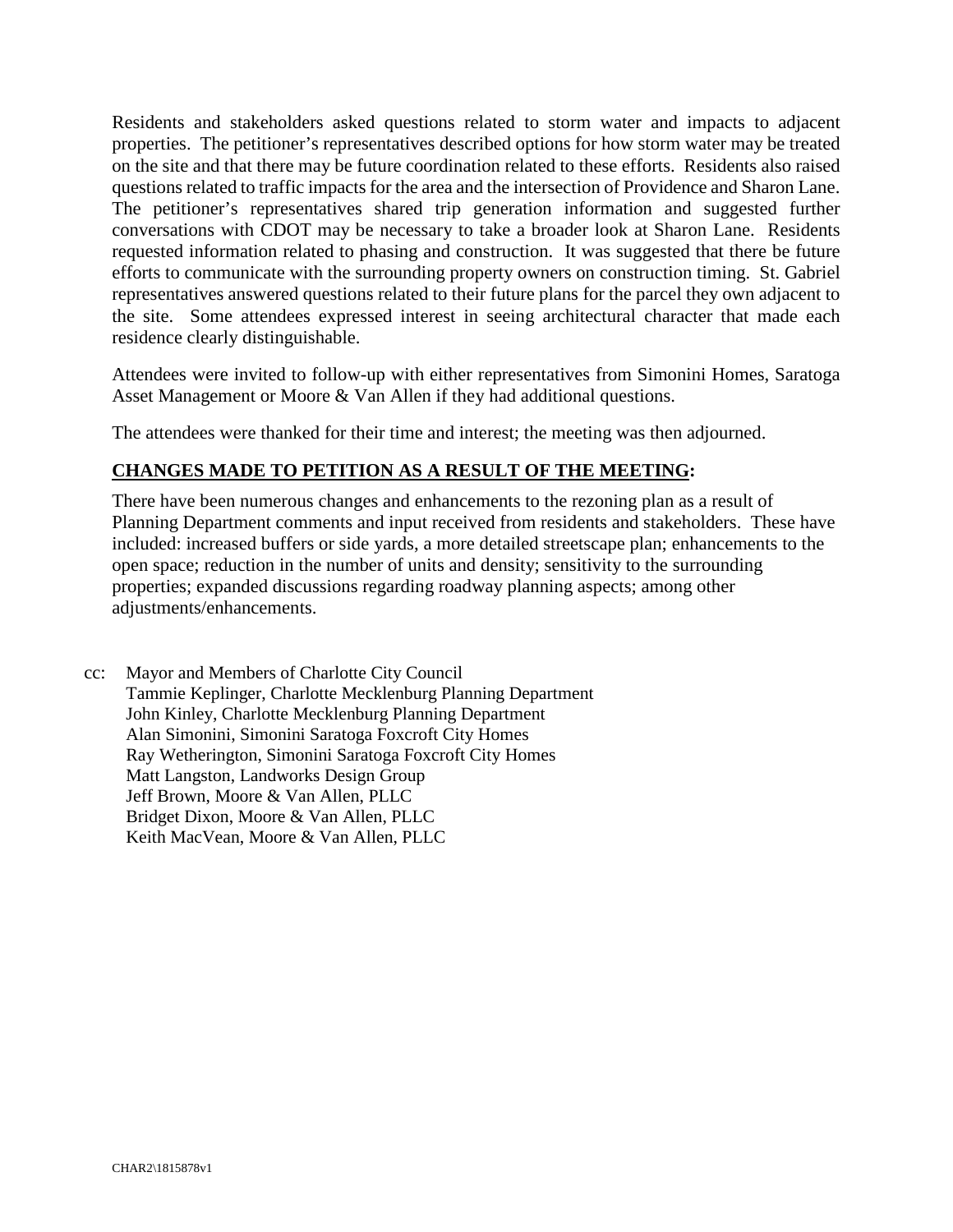| Pet_No | <b>TaxPID</b>               | ownerlastn                                  | ownerfirst              | cownerfirs             | cownerlast                    | mailaddr1           | mailaddr2 city |                  |           | state zipcode |
|--------|-----------------------------|---------------------------------------------|-------------------------|------------------------|-------------------------------|---------------------|----------------|------------------|-----------|---------------|
|        |                             | 2016-097 18303232 ASPACIA LLC               |                         |                        |                               | 2035 SHARON LN      |                | CHARLOTTE        | NC.       | 28211         |
|        |                             | 2016-097 18115105 BRUNNEMER                 | <b>HEBER KEITH III</b>  | <b>CHRISTINA KOURI</b> | <b>BRUNNEMER</b>              | 1947 FERNCLIFF RD   |                | <b>CHARLOTTE</b> | <b>NC</b> | 28211         |
|        | 2016-097 18115111 BRYANT    |                                             | <b>SHIRLEY ANN</b>      |                        |                               | 1995 FERNCLIFF RD   |                | CHARLOTTE        | <b>NC</b> | 28211         |
|        | 2016-097 18303215 CHEN      |                                             | <b>CHUNG SHENG</b>      | LIFANG                 | SHI                           | 3000 BROOKRIDGE LN  |                | CHARLOTTE        | <b>NC</b> | 28211         |
|        | 2016-097 18303241 CHIZZINI  |                                             | <b>GREGGS</b>           | <b>TERRIL</b>          | CHIZZINI                      | 2914 HEATHMOOR LN   |                | CHARLOTTE        | <b>NC</b> | 28211         |
|        | 2016-097 18115118 COOPER    |                                             | JOHN D                  | <b>EMILY P</b>         | <b>COOPER</b>                 | 2034 SHARON RD      |                | CHARLOTTE        | <b>NC</b> | 28211         |
|        | 2016-097 18303237 DALTON    |                                             | DAVID G                 | JILL H                 | <b>DALTON</b>                 | 2933 HEATHMOR LN    |                | CHARLOTTE        | <b>NC</b> | 28211         |
|        | 2016-097 18115125 DIXON     |                                             | <b>CHALMER DOR</b>      |                        | KATHERINE MICHELLE            | 1924 SHARON LN      |                | CHARLOTTE        | NC        | 28211         |
|        | 2016-097 18303235 EDDINS    |                                             | W HAROLD                | <b>ANNET</b>           | <b>EDDINS</b>                 | 2915 HEATHMOOR LN   |                | CHARLOTTE        | <b>NC</b> | 28211         |
|        |                             | 2016-097 18303216 GONZALEZ                  | <b>HUMBERTO R</b>       | SARA                   | <b>GONZALEZ</b>               | 2950 BROOKRIDGE LN  |                | CHARLOTTE        | NC        | 28211         |
|        | 2016-097 18303239 HAMPDEN   |                                             | <b>BRIDGET-ANNE</b>     |                        |                               | 2930 HEATHMOOR LN   |                | CHARLOTTE        | <b>NC</b> | 28211         |
|        |                             | 2016-097 18303298 HEATHMOOR HOMEOWNERS      | <b>ASSOCIATION INC</b>  |                        | C/O KATHY SWEET               | 2923 HEATHMOOR LN   |                | CHARLOTTE        | <b>NC</b> | 28211         |
|        |                             | 2016-097 18303299 HEATHMOOR HOMEOWNERS      | <b>ASSOCIATION INC</b>  | <b>KATHY</b>           | C/O SWEET                     | 2923 HEATHMOOR LN   |                | CHARLOTTE        | <b>NC</b> | 28211         |
|        | 2016-097 18115121 HOTHAM    |                                             | CAROLYN                 |                        |                               | 2010 SHARON LN      |                | CHARLOTTE        | <b>NC</b> | 28211         |
|        | 2016-097 18115119 HOTHAM    |                                             | <b>CAROLYN P</b>        | <b>RICHARD S</b>       | <b>HOTHAM</b>                 | 2026 SHARON LN      |                | CHARLOTTE        | <b>NC</b> | 28211         |
|        | 2016-097 18115124 HUIE      |                                             | <b>SCOTT</b>            | ANNE KELLY             | <b>HUIE</b>                   | 1932 SHARON LN      |                | CHARLOTTE        | NC        | 28211         |
|        |                             | 2016-097 18303212 HUNNIFORD                 | <b>SCOTT</b>            | <b>KIMBERLY R</b>      | <b>HUNNIFORD</b>              | 3030 BROOKRIDGE LN  |                | CHARLOTTE        | <b>NC</b> | 28211         |
|        | 2016-097 18115130 JOHNSON   |                                             | <b>FRANCES M</b>        | <b>TOMMY KEITH</b>     | <b>JOHNSON</b>                | 1834 SHARON LN      |                | CHARLOTTE        | <b>NC</b> | 28211         |
|        | 2016-097 18115127 JONES     |                                             | TOM <sub>S</sub>        |                        | <b>REBECCA WILSON</b>         | 1908 SHARON LN      |                | CHARLOTTE        | NC.       | 28211         |
|        | 2016-097 18303227 LECLAIR   |                                             | <b>MARC</b>             | <b>DIANE ARVANITES</b> | LECLAIR                       | 1919 SHARON LN      |                | CHARLOTTE        | <b>NC</b> | 28211         |
|        | 2016-097 18115112 LEE       |                                             | ANDREW P                | RACHEL L               | LEE                           | 2001 FERNCLIFF RD   |                | CHARLOTTE        | <b>NC</b> | 28211         |
|        |                             | 2016-097 18115126 LINEBERGER                | <b>KENT A</b>           | <b>CHRISTA S</b>       | LINEBERGER                    | 1916 SHARON LN      |                | CHARLOTTE        | <b>NC</b> | 28211         |
|        |                             | 2016-097 18303226 MCALISTER                 | <b>JOHN W III</b>       | PATRICIA H             | <b>MCALISTER</b>              | 1911 SHARON LN      |                | CHARLOTTE        | <b>NC</b> | 28211         |
|        | 2016-097 18115104 MCELROY   |                                             | <b>RISDEN L</b>         | <b>KIRBY W</b>         | <b>MCELROY</b>                | 1939 FERNCLIFF RD   |                | CHARLOTTE        | <b>NC</b> | 28211         |
|        | 2016-097 18115123 MILLS     |                                             | <b>STEVEN R</b>         | <b>KRISTEN SALLA</b>   | <b>MILLS</b>                  | 1940 SHARON LN      |                | CHARLOTTE        | <b>NC</b> | 28211         |
|        |                             | 2016-097 18115113 MITCHENER                 | <b>ROLAND E</b>         |                        |                               | 2011 FERNCLIFF RD   |                | <b>CHARLOTTE</b> | <b>NC</b> | 28211         |
|        | 2016-097 18115109 MORTON    |                                             | <b>CHRISTIANNAL</b>     |                        |                               | 1979 FERNCLIFF RD   |                | CHARLOTTE        | NC        | 28211         |
|        | 2016-097 18303233 NEDZBALA  |                                             | <b>MICHAEL</b>          |                        | <b>SHARON G L</b>             | 2907 HEATHMOOR LN   |                | <b>CHARLOTTE</b> | <b>NC</b> | 28211         |
|        | 2016-097 18303234 NEDZBALA  |                                             | <b>MICHAEL</b>          |                        | <b>SHARON G L</b>             | 2907 HEATHMOOR LN   |                | CHARLOTTE        | <b>NC</b> | 28211         |
|        |                             | 2016-097 18303231 NICHOLSON                 | <b>MARSHALL A</b>       | <b>MEREDITH</b>        | <b>NICHOLSON</b>              | 2027 SHARON LN      |                | CHARLOTTE        | <b>NC</b> | 28211         |
|        |                             | 2016-097 18303240 OFENLOCH                  | <b>BRUCE A</b>          | <b>LAURIE A</b>        | <b>OFENLOCH</b>               | 2922 HEATHMOOR LN   |                | CHARLOTTE        | <b>NC</b> | 28211         |
|        | 2016-097 18303238 OGLESBEE  |                                             | DIEDRICH D JR           | <b>REAGAN P</b>        | OGLESBEE                      | 2938 HEATHMOOR LN   |                | CHARLOTTE        | <b>NC</b> | 28211         |
|        |                             | 2016-097 18303245 PARKS ONE PROPERTIES LLC  |                         |                        |                               | 124 MOLLIE IRENE DR |                | <b>MATTHEWS</b>  | <b>NC</b> | 28104-9406    |
|        | 2016-097 18303225 PARROTT   |                                             | MICHAEL C               | HOPE E                 | PARROTT                       | 1901 SHARON LN      |                | CHARLOTTE        | <b>NC</b> | 28211         |
|        | 2016-097 18115128 PHARR     |                                             | <b>ROBERT L</b>         | LISA R                 | PHARR                         | 1900 SHARON LANE    |                | CHARLOTTE        | <b>NC</b> | 28211         |
|        |                             | 2016-097 18115131 PROVIDENCE UNITED         | <b>METHODIST CHURCH</b> |                        |                               | 2810 PROVIDENCE RD  |                | CHARLOTTE        | <b>NC</b> | 28211         |
|        | 2016-097 18115129 RANKIN    |                                             | <b>MARTHA ANN</b>       |                        |                               | 153 CELESTE CIR     |                | CHAPEL HILL NC   |           | 27517         |
|        | 2016-097 18115108 RATCLIFFE |                                             | <b>JOSEPH S</b>         | <b>NANCY D</b>         | <b>RATCLIFFE</b>              | 1971 FERNCLIFF RD   |                | CHARLOTTE        | <b>NC</b> | 28211         |
|        | 2016-097 18115110 READING   |                                             | <b>ROBERT TRACY</b>     |                        | PAULINE HELEN                 | 1987 FERNCLIFF RD   |                | CHARLOTTE        | <b>NC</b> | 28211         |
|        |                             | 2016-097 18303217 ROMAN CATHOLIC DIOCESE OF | <b>CHLT THE</b>         |                        |                               | PO BOX 36776        |                | CHARLOTTE        | <b>NC</b> | 28236         |
|        |                             | 2016-097 18303222 ROMAN CATHOLIC DIOCESE OF | <b>CHLT THE</b>         |                        | C/O JOHN J MCSWEENEY          | PO BOX 36776        |                | CHARLOTTE        | <b>NC</b> | 28236         |
|        | 2016-097 18115107 SANDERS   |                                             | <b>HELEN WILLISTON</b>  |                        |                               | 1963 FERNCLIFF RD   |                | CHARLOTTE        | <b>NC</b> | 28211         |
|        | 2016-097 18303214 SCHLIE    |                                             | <b>WALTER R</b>         |                        |                               | 3010 BROOKRIDGE LN  |                | CHARLOTTE        | <b>NC</b> | 28211         |
|        | 2016-097 18303242 SIMMONS   |                                             | <b>GREGORY L</b>        | CAROL C                | <b>SIMMONS</b>                | 2906 HEATHMOOR LN   |                | CHARLOTTE        | <b>NC</b> | 28211         |
|        | 2016-097 18303213 ST JOHN   |                                             | <b>ERIC HOVEY</b>       | <b>MARIA</b>           | <b>ST JOHN</b>                | 3020 BROOKRIDGE LN  |                | <b>CHARLOTTE</b> | <b>NC</b> | 28211         |
|        | 2016-097 18303228 STEIGER   |                                             | <b>H PAUL</b>           |                        |                               | 1927 SHARON LN      |                | CHARLOTTE        | NC        | 28211         |
|        | 2016-097 18303229 STEIGER   |                                             | H PAUL JR               |                        |                               | 1927 SHARON LN      |                | <b>CHARLOTTE</b> | <b>NC</b> | 28211         |
|        | 2016-097 18115106 THOMAS    |                                             | <b>EDWARD STUART</b>    |                        | <b>MARY ANN CATALIOTTI</b>    | 1955 FERNCLIFF RD   |                | CHARLOTTE        | <b>NC</b> | 28211         |
|        | 2016-097 18115122 WELCH     |                                             | <b>HOLLY K</b>          | <b>MATTHEW C</b>       | <b>STUBBING</b>               | 2000 SHARON LN      |                | CHARLOTTE        | <b>NC</b> | 28211         |
|        | 2016-097 18303224 WEST      |                                             | MAURICIO W              | ROMAN CATHOLIC D/CHLT  | DIOCESAN ADMINISTRATOR OF THE | PO BOX 36776        |                | CHARLOTTE        | NC        | 28236         |
|        |                             |                                             |                         |                        |                               |                     |                |                  |           |               |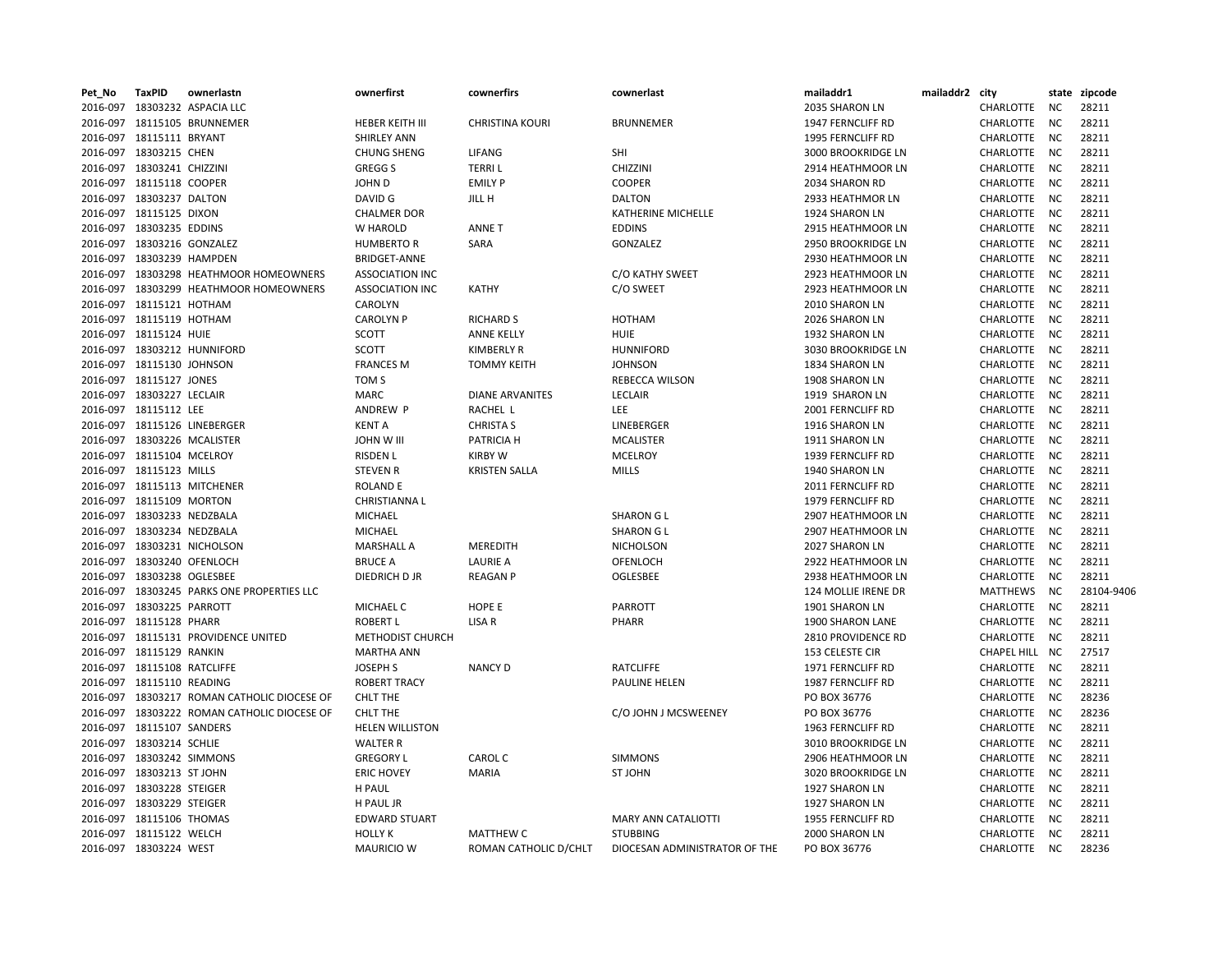2016-097 18303236 WILSON JASON T TAMMY H WILSON 2923 HEATHMOOR LN CHARLOTTE NC 28211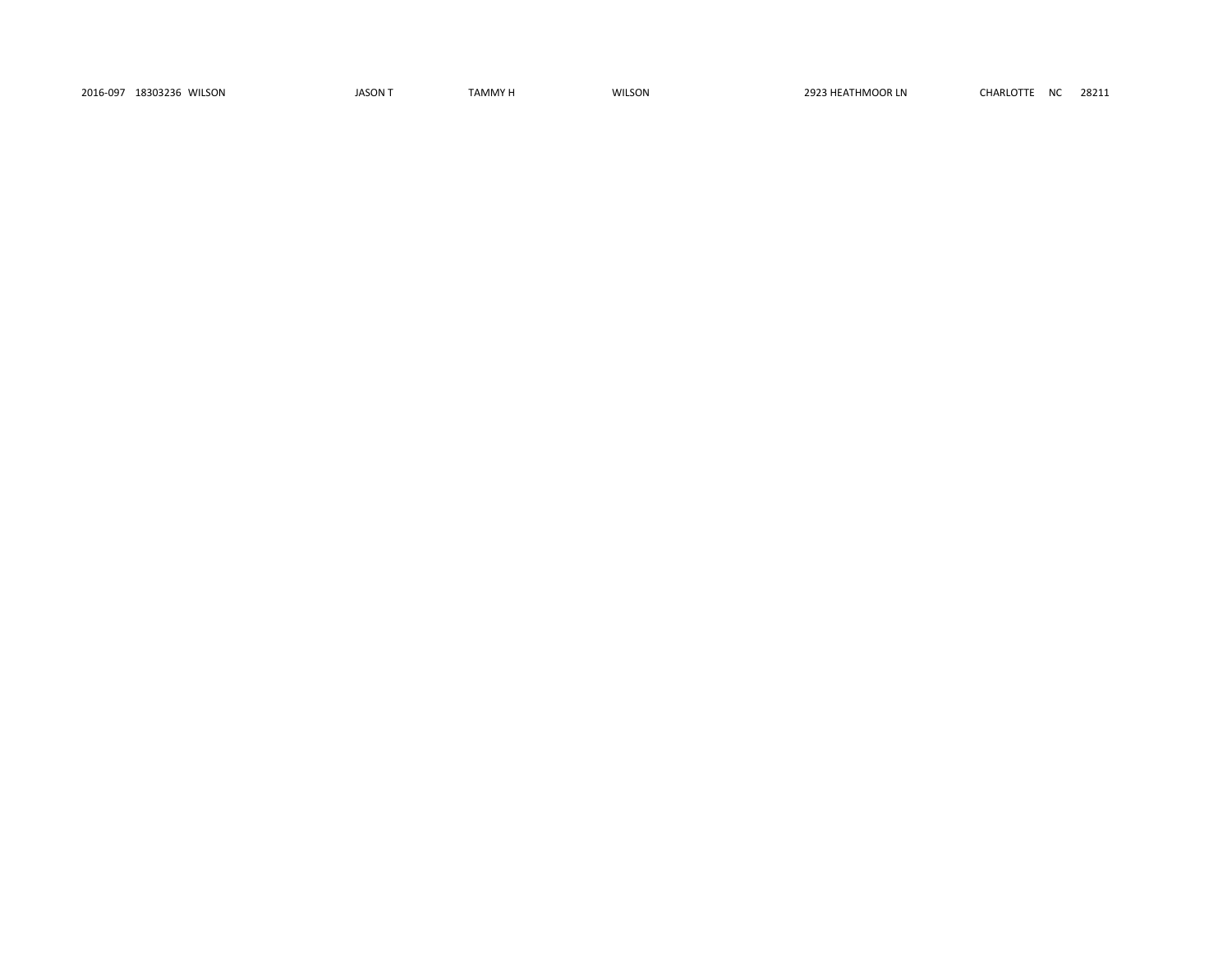| Pet. No. | FirstName     | LastName    | OrgLabel                                         | MailAddres                        | MailCity  | Με MailZip      |
|----------|---------------|-------------|--------------------------------------------------|-----------------------------------|-----------|-----------------|
| 2016-097 | Jan           | Abrams      | Cotswold Homes Condominiums HOA                  | 110 Wonderwood Drive              | Charlotte | <b>NC 28211</b> |
| 2016-097 | Sandv         | Roork       | Olde Foxcroft HOA                                | 2727 Rothwood Drive               | Charlotte | <b>NC 28211</b> |
| 2016-097 | Maureen       | Cherry      | Randolph Park Civic Assoc.                       | 4733 Gaynor Road                  | Charlotte | <b>NC 28211</b> |
| 2016-097 | Richard       | Alexander   | Sedgewood Circle/Meadowbrook                     | 3853 Sedgewood Circle             | Charlotte | <b>NC 28211</b> |
| 2016-097 | Alan          | Wells       | Hunter Wood                                      | 236 Hunter Lane                   | Charlotte | <b>NC 28211</b> |
| 2016-097 | Albert        | Busedu      | Gaynor Arms HOA                                  | 4527 Gaynor Road, Unit 301        | Charlotte | <b>NC 28211</b> |
| 2016-097 | Michael       | Long Nguyen | Vietnamese Assoc. of Charlotte                   | 338 S Sharon Amity Road, Unit 305 | Charlotte | <b>NC 28211</b> |
| 2016-097 | Catherine     | Armstrong   | <b>Forest Drive NA</b>                           | 2505 Forest Drive                 | Charlotte | <b>NC 28211</b> |
| 2016-097 | Beth          | Carpenter   | Deering Oaks NA                                  | 2400 Richardson Drive             | Charlotte | <b>NC 28211</b> |
| 2016-097 | Allen         | Nedrich     | Foxcroft HOA                                     | 2101 Sedley Road                  | Charlotte | <b>NC 28211</b> |
| 2016-097 | Scott         | Wallace     | <b>Greentree NA</b>                              | 951 Greentree Drive               | Charlotte | <b>NC 28211</b> |
| 2016-097 | Mary Caroline | Lee         | Olde Cotswold NO                                 | 2627 Danbury Street               | Charlotte | <b>NC 28211</b> |
| 2016-097 | William       | Mileham     | Sedgewood Place HOA                              | 1111 Sedgewood Place Court        | Charlotte | <b>NC 28211</b> |
| 2016-097 | Fric          | Banks       | Providence Park Neighborhood Watch               | 4619 Montclair Avenue             | Charlotte | <b>NC 28211</b> |
| 2016-097 | Ross          | Payne       | Providence Park Neighborhood                     | 242 Beckham Court                 | Charlotte | <b>NC 28211</b> |
| 2016-097 | Heather       | Renner      | Cotswold/Sheraton Park NO                        | 2611 Danbury Street               | Charlotte | <b>NC 28211</b> |
| 2016-097 | Dan           | Owens       | Olde Foxcroft HOA                                | 2701 Rothwood Drive               | Charlotte | <b>NC 28211</b> |
| 2016-097 | John          | Carmichael  |                                                  | 4910 Hardwick Road                | Charlotte | <b>NC 28211</b> |
| 2016-097 | John          | Carmichael  | Randolph Park HOA                                | 4910 Hardwick Road                | Charlotte | <b>NC 28211</b> |
| 2016-097 | Diedrich      | Oglesbee    | <b>Heathmoor HOA</b>                             | 2938 Heathmoor Lane               | Charlotte | <b>NC 28211</b> |
| 2016-097 | Kathrvn       | Horne       | Providence Park                                  | 1341 Kingscross Drive             | Charlotte | <b>NC 28211</b> |
|          |               |             |                                                  |                                   |           |                 |
| 2016-097 | James         | Kimbler     | The Cotswolds Condominium Homeowners Association | 313 Sloane Square Way             | Charlotte | <b>NC 28211</b> |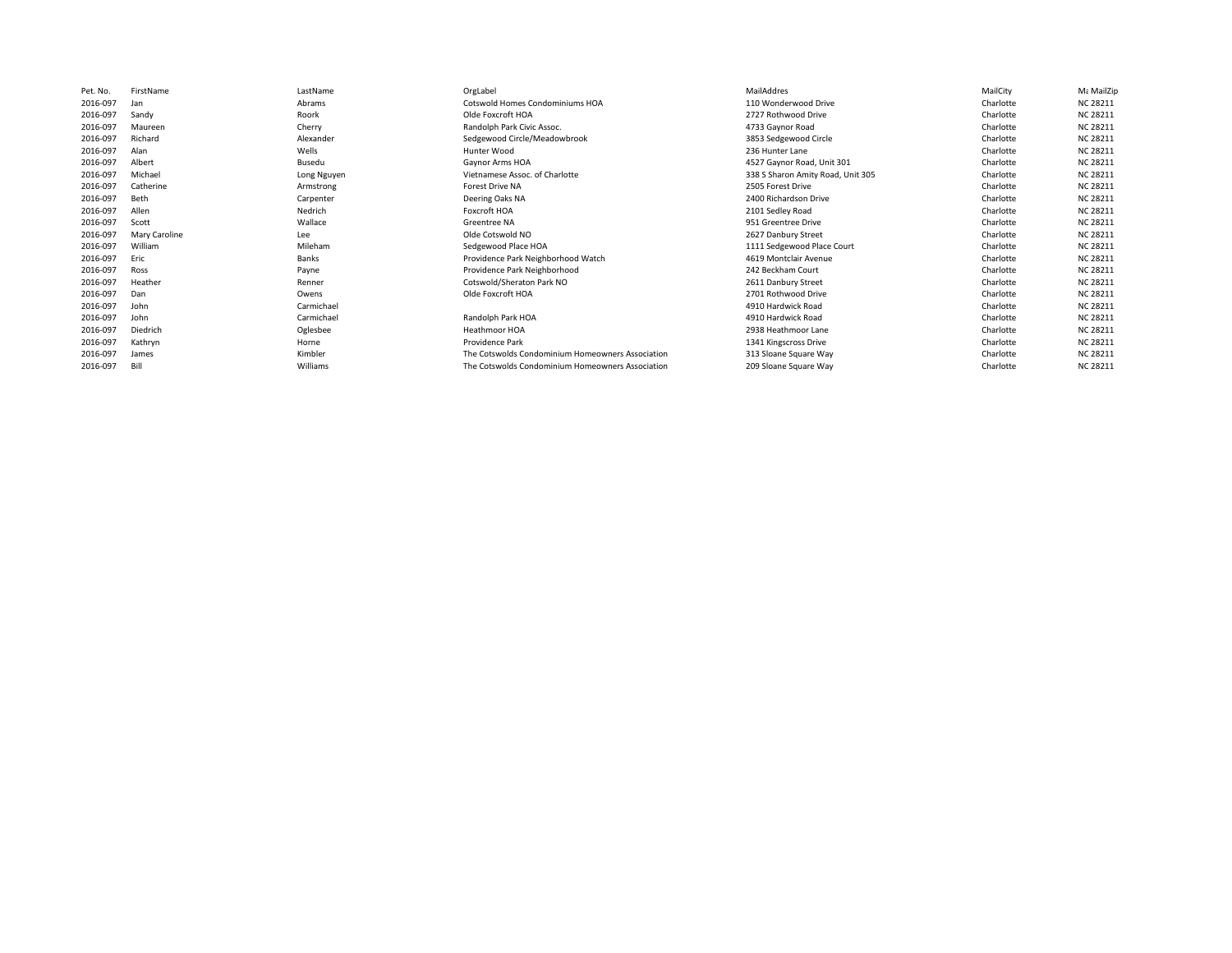#### **NOTICE TO INTERESTED PARTIES OF A REZONING PETITION PETITION # 2016-097 – Simonini Saratoga Foxcroft, LLC**

| Subject:                   | Rezoning Petition No. 2016-097                                             |
|----------------------------|----------------------------------------------------------------------------|
| Petitioner/Developer:      | Simonini Saratoga Foxcroft, LLC                                            |
| <b>Current Land Use:</b>   | <b>Single Family Homes</b>                                                 |
| Existing Zoning:           | $R-3$                                                                      |
| <b>Rezoning Requested:</b> | $UR-2(CD)$                                                                 |
| Date and Time of Meeting:  | Tuesday, July 19, 2016 at 7:00 p.m.                                        |
| Location of Meeting:       | St. Gabriel Catholic Church<br>3016 Providence Road<br>Charlotte, NC 28211 |
| Date of Notice:            | July 5, 2016                                                               |

We are assisting Simonini Saratoga Foxcroft, LLC (the "Petitioner") on a Rezoning Petition recently filed to allow the development of the site with a 38 high-quality attached single family cottages (the "Site") located on Sharon Lane. We take this opportunity to furnish you with basic information concerning the Petition and to invite you to attend a Community Meeting to discuss it.

#### **Background and Summary of Request:**

This Petition involves a request to rezone the  $\pm 6.32$  acre Site from R-3 to UR-2(CD). The rezoning plan proposes to allow the development of the Site with 38-high-quality single family cottages. The Site will be developed to maintain a 100' setback along Sharon Lane and preserves the current character along the street edge. The building height will be limited to two stories. A 25' landscape buffer will be maintained along the Site adjacent to the homes on Heathmoor Lane. Access to the Site will be from Sharon Lane via a new private drive. See Site Location on reverse side.

#### **Community Meeting Date and Location:**

The Charlotte-Mecklenburg Planning Department's records indicate that you are either a representative of a registered neighborhood organization or an owner of property near the Site. **Accordingly, we are extending an invitation to attend the upcoming Community Meeting to be held on Tuesday, July 19, at 7:00 p.m. at St. Gabriel Catholic Church – 3016 Providence Road, Charlotte, North Carolina 28211.** Representatives of the Petitioner look forward to discussing this exciting rezoning proposal with you at the Community Meeting.

In the meantime, should you have questions about this matter, you may call Bridget Dixon (704-331-2379) or Jeff Brown (704-331-1144). Thank you.

CHAR2\1802385v1 cc: Mayor and Members of Charlotte City Council Tammie Keplinger, Charlotte Mecklenburg Planning Commission Alan Simonini, Simonini Homes Ray Wetherington, Saratoga Asset Management Jeff Brown, Moore & Van Allen, PLLC Bridget Dixon, Moore & Van Allen, PLLC Keith MacVean, Moore & Van Allen, PLLC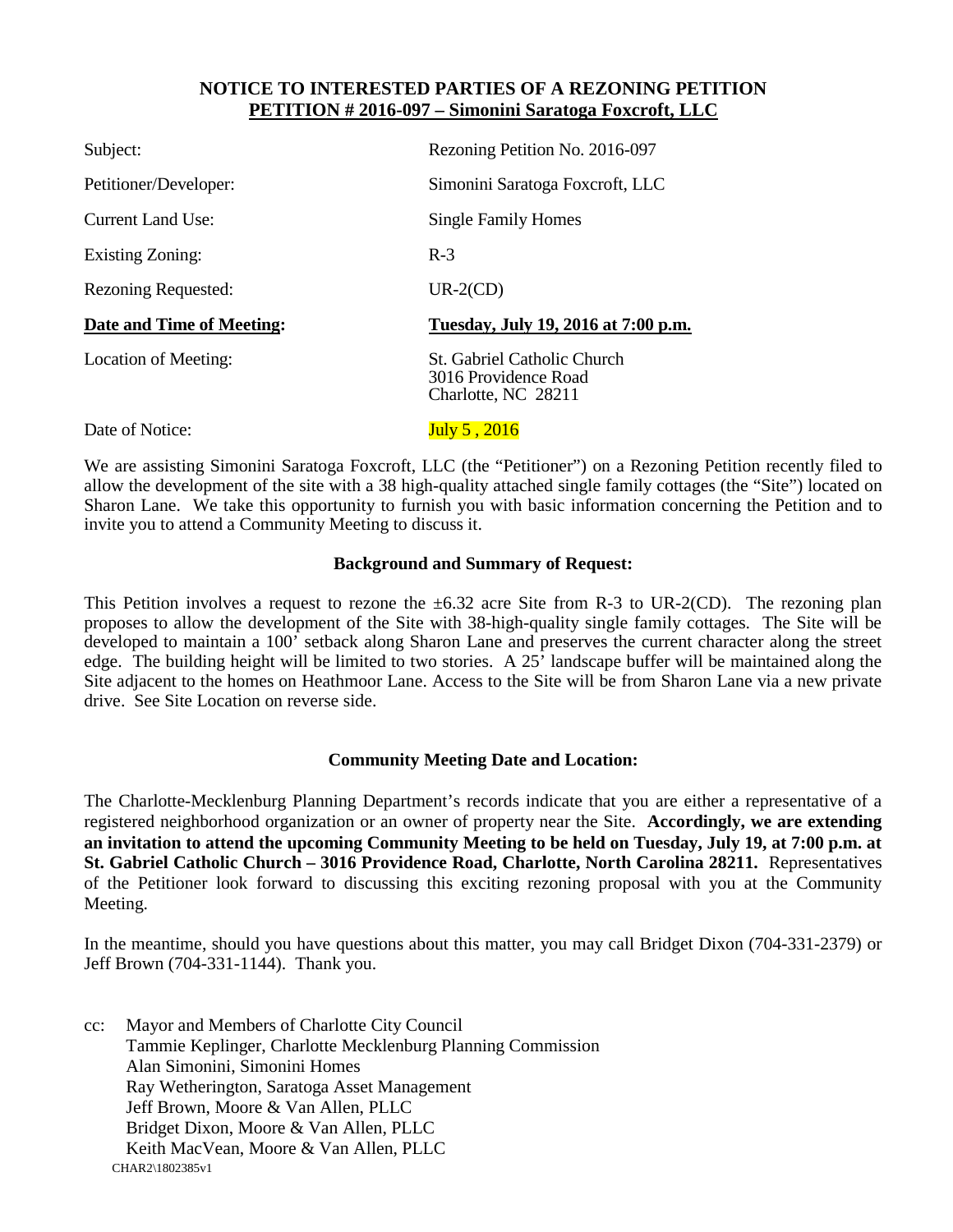# **Site Location**

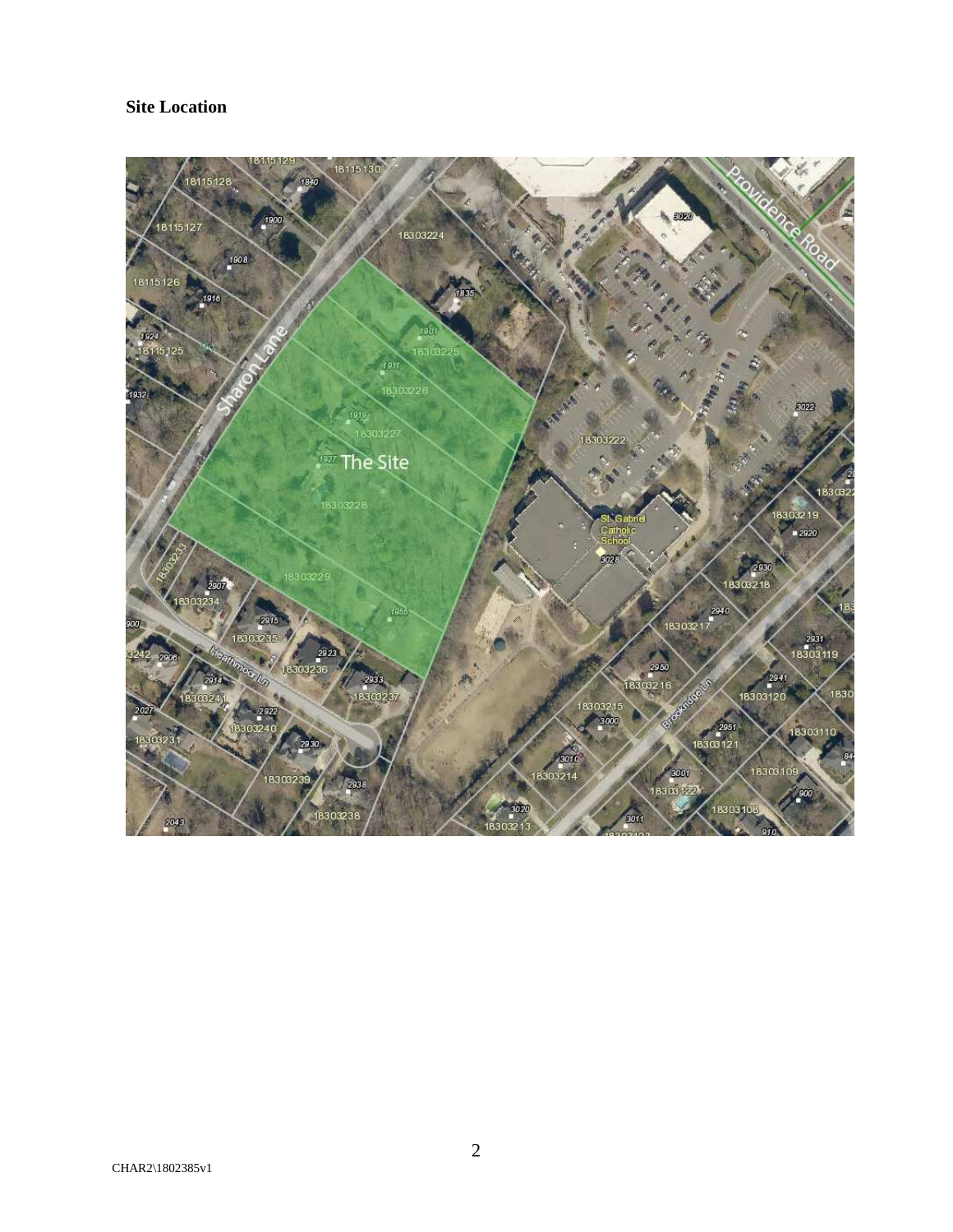Simonini Saratoga Foxcroft, LLC<br>Rezoning Petition 2016-097<br>Community Meeting – July 19, 2016 @ 7:00p

|    | <b>NAME</b>             | <b>ADDRESS</b>      | <b>TELEPHONE</b>   | <b>EMAIL ADDRESS</b>                              |
|----|-------------------------|---------------------|--------------------|---------------------------------------------------|
|    | Hope Parrott            | 1901 Sharon L       | 7043666003         | <u>heparrottolivecom</u>                          |
|    | Jun Breasuren           | 1616 CAVENDISA CT   | 704-364-5131       |                                                   |
|    | <u>Brucilaure Genta</u> | 2922 Heathmoor Lane | $704 - 364 - 0611$ | Jimbrewnan 1616@pmail.<br>pruccotentech@gmail.com |
|    | Dia Stager              | 1927 Sharon Lace    |                    | dia Bleczer Cooklica (11. con                     |
|    | GARY CHOKA              | 1960 FERNCLIFF Ad   | 100365/012         | 3 Choka Syahoocon                                 |
|    | FRANK OPOURKE           | 3016 Providence Rd  |                    | 336 430 7758 forourke @stgwuskhurch.gr            |
|    | 303 Hv                  | 3/09 Chancers.      |                    | 104-338-5305 Shull@Nelsonpull                     |
|    | Loudie Agrada           | 5508 Junedina and   |                    | 7045727770 Crones Outnama                         |
|    | trank Appeld            |                     |                    | Lappotata appointment.                            |
| 10 | HETER / EVINSON         | 2827 Rorywoas DR.   |                    | 704.365.2047 rothwood = 0/100                     |
| 11 | CINDY LEVINSON          |                     |                    | esloyde@colicom                                   |
| 12 | <u>Patriciá MCKistu</u> | 1911 Sharan Ln      | $104 - 3642626$    |                                                   |
| 13 | Rebert L. Pharr         | 1900 Sharon Lane    |                    | 704 365-4692 rpharr@hofmail.com                   |
| 14 | Scott thus              | 1932 Shave Lane     |                    | 704-277-6536 Scott-huie @ Yahoo.com               |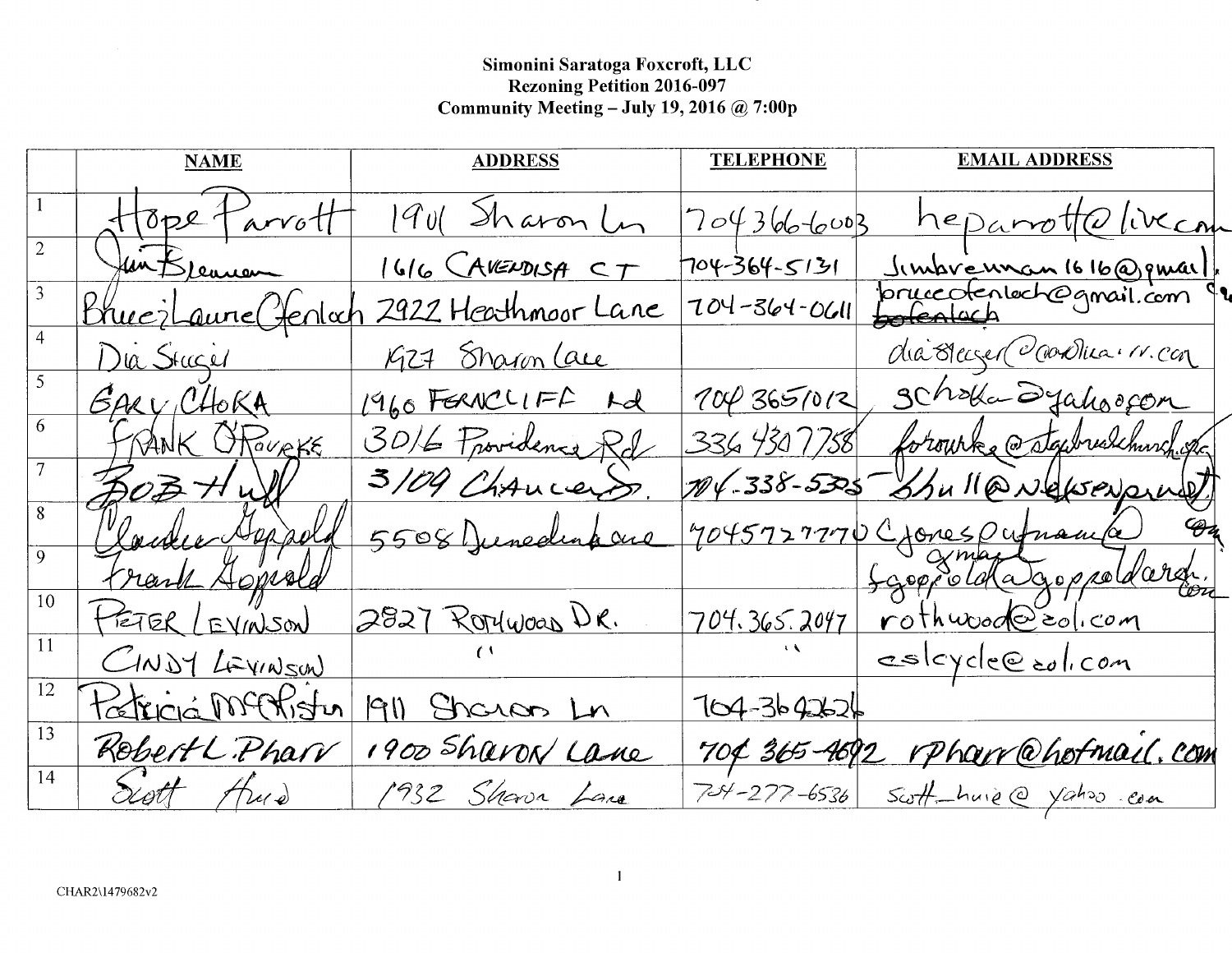# Simonini Saratoga Foxcroft, LLC<br>Rezoning Petition 2016-097<br>Community Meeting – July 19, 2016 @ 7:00p

|                 | <b>NAME</b>         | <b>ADDRESS</b>                        | <b>TELEPHONE</b> | <b>EMAIL ADDRESS</b>                                   |
|-----------------|---------------------|---------------------------------------|------------------|--------------------------------------------------------|
| 15              | Chuck Dorm          |                                       |                  | 1924 Sharon Lane Day-650-7250 Chuck DDIXOROgnail. Long |
| 16              | Henry Breaux        | St. Cabe Bldg Connettee               |                  | 704-9051324 hbreauxeprovidence group.com               |
| 17              | Joe McCullough      | 4210 Chevington Pd                    |                  | 704 365-3266 inccullough@nexseppuet.com                |
| 18              | <u>Jason Wilson</u> | 2923 Heathmoor lave                   |                  | 704589-2228 Jason. Wilson @ AMPF. Com                  |
| 19              | Jane dreyer         | 8913 Tree Haven fr. Chlt.             |                  | 704.497-4174 dreyer ane c belloouth. net.              |
| 20              | hristing Brunnemer  | 1947 Ferncliff Road                   |                  | 704-650-3786 cbruinemer@me.com                         |
| 21              | Rick Orlesser       | 2938 Hathmor In                       |                  | 104-901-0302 Rick-Oplesburg M.com                      |
| $22\,$          |                     | SOO GHARONVIEW KD                     |                  |                                                        |
| 23              | ROBERT G. MILLER    | 2914144140m LM                        |                  | 104-806-8997 fot Malinghe CAMAS COM                    |
| 24              | Kake $H_1''$        | $341/$ $100/$ $100/$ $10/$            |                  | 704325.3811 hill 2411 Obelsont. net                    |
| 25              |                     | Bridget-Amie Hauph 2930 Heathingor La |                  | 104-516-395 Drampden@carolina.rr.com                   |
| $\overline{26}$ |                     |                                       |                  |                                                        |
| 27              |                     |                                       |                  |                                                        |
| 28              |                     |                                       |                  |                                                        |